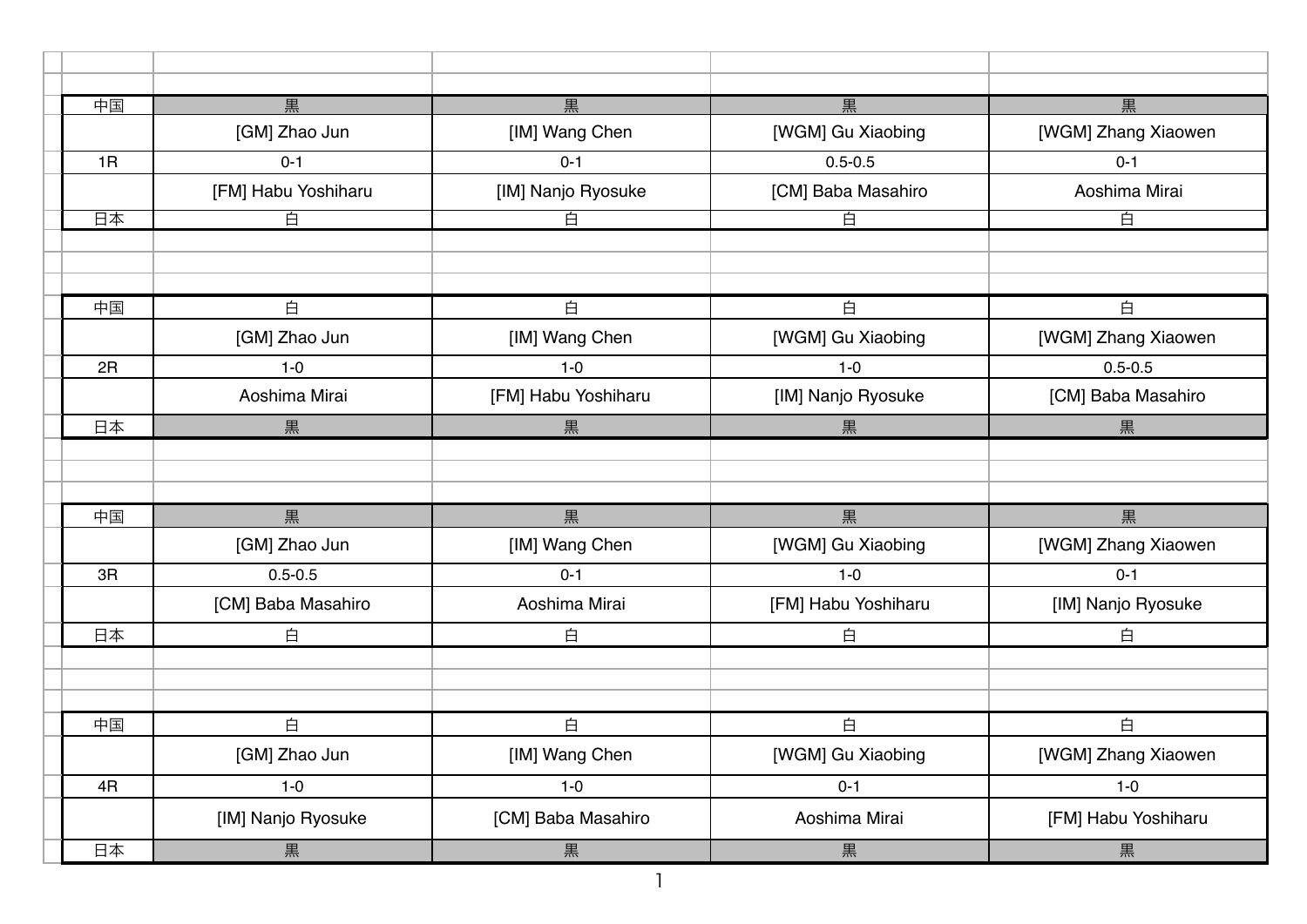[Event "12th Kokusai-Shinzen Chess Tournament"] [Site "?"] [Date "2016.08.20"] [Round "1"] [White "Habu, Yoshiharu"] [Black "Zhao, Jun"] [Result "0-1"] [ECO "E62"] [PlyCount "58"] [EventDate "2016.09.13"] [SourceDate "2016.09.13"] [WhiteTeam "JPN"] [BlackTeam "CHN"]

1. Nf3 Nf6 2. c4 g6 3. d4 Bg7 4. g3 O-O 5. Bg2 d6 6. O-O Nc6 7. Nc3 Bf5 8. d5 Na5 9. Nd4 Bd7 10. Qd3 c5 11. Nf3 a6 12. Bf4 b5 13. Nd2 Nh5 14. Bg5 h6 15. Be3 Nf6 16. Rab1 Ng4 17. Bf4 g5 18. f3 bxc4 19. Nxc4 Nxc4 20. fxg4 gxf4 21. Qxc4 fxg3 22. hxg3 Rb8 23. Qxa6 Rb4 24. Qd3 Rd4 25. Qc2 Rxg4 26. Rf3 Be5 27. Kf2 Rg6 28. Ne4 Bg4 29. Rb3 Qc7 0-1

[Event "12th Kokusai-Shinzen Chess Tournament"]  $[Site "?']$ [Date "2016.08.20"] [Round "1"] [White "Nanjo, Ryosuke"] [Black "Wang, Chen"]  $[Result "0-1"]$ [ECO "B48"] [PlyCount "80"] [EventDate "2016.09.13"] [SourceDate "2016.09.13"] [WhiteTeam "JPN"] [BlackTeam "CHN"]

1. e4 c5 2. Nf3 e6 3. d4 cxd4 4. Nxd4 Nc6 5. Nc3 Qc7 6. Be3 a6 7. Qd2 Nf6 8. f3 Na5 9. g4 h6 10. O-O-O Bb4 11. Kb1 Bxc3 12. Qxc3 Qxc3 13. bxc3 d5 14. Bf4 Nc6 15. Bd6 dxe4 16. h3 Bd7 17. c4 O-O-O 18. c5 Ne8 19. fxe4 Nxd6 20. cxd6 Kb8 21. Bc4 Rc8 22. Bb3 Ne5 23. Kb2 Rhd8 24. Rhf1 Bb5 25. Nxb5 axb5 26. Rd4 Rc5 27. Rfd1 Ka7 28. a4 Nc6 29. R4d3 b4 30. Rf1 Rd7 31. Rfd1 Kb6 32. Re3 Re5 33. Rdd3 Kc5 34. c3 bxc3+ 35. Kxc3 Rxd6 36. Rf3 f6 37. Rf1 Rxe4 38. Rfd1 Red4 39. Rxd4 Nxd4 40. Rc1 Ne2+ 0-1

[Event "12th Kokusai-Shinzen Chess Tournament"]  $[Site "?']$ [Date "2016.08.20"] [Round "1"] [White "Baba, Masahiro"] [Black "Gu, Xiaobin"] [Result "1/2-1/2"] [ECO "B99"] [PlyCount "100"] [EventDate "2016.09.13"] [SourceDate "2016.09.13"] [WhiteTeam "JPN"]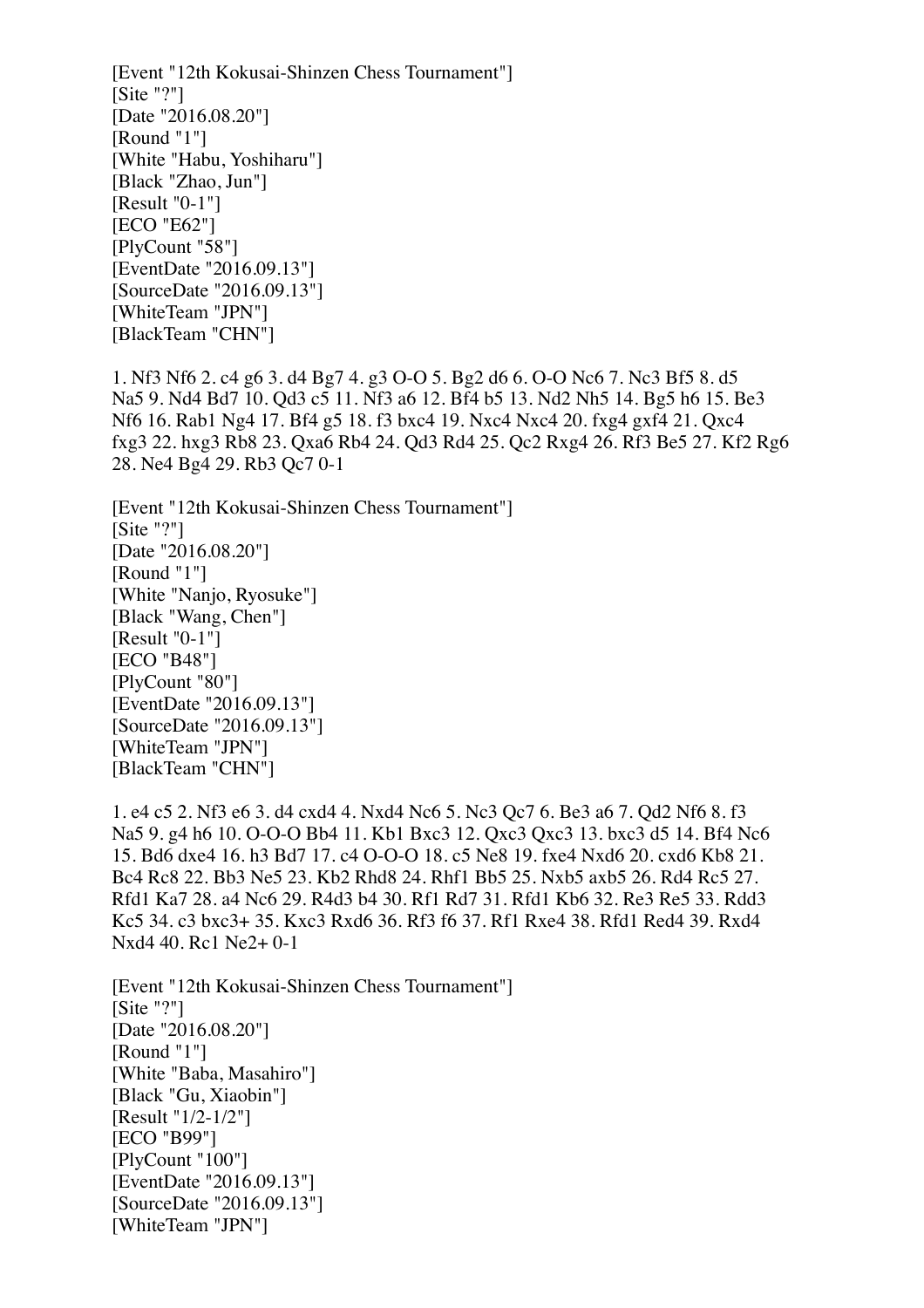[BlackTeam "CHN"]

1. e4 c5 2. Nf3 d6 3. d4 cxd4 4. Nxd4 Nf6 5. Nc3 a6 6. Bg5 e6 7. f4 Be7 8. Qf3 Qc7 9. O-O-O h6 10. Bh4 Nbd7 11. Be2 b5 12. e5 Bb7 13. Qg3 dxe5 14. Nxe6 fxe6 15. Qxg7 Rh7 16. Bh5+ Kd8 17. Qg6 Kc8 18. Rxd7 Nxd7 19. Qxh7 Bxh4 20. Rd1 Bc6 21. g3 Bf6 22. Ne4 Bxe4 23. Qxe4 Ra7 24. Qg6 Qc4 25. b3 Qc3 26. Qe8+ Bd8 27. Rd3 Qa1+ 28. Kd2 e4 29. Rc3+ Rc7 30. Rxc7+ Kxc7 31. Qxe6 Qd4+ 32. Ke2 Nb6 33. Bg4 h5 34. Bf5 Qg1 35. Qe5+ Kc6 36. Bxe4+ Kd7 37. Bf5+ Kc6 38. Be4+ Kd7 39. Qg7+ Be7 40. Bf5+ Kd8 41. Qh8+ Kc7 42. Qe5+ Bd6 43. Qg7+ Kd8 44. Qf6+ Kc7 45. Qc3+ Kd8 46. Qh8+ Kc7 47. Qh7+ Kd8 48. Qg8+ Kc7 49. Qf7+ Kd8 50. Qf6+ Kc7 1/2-1/2

[Event "12th Kokusai-Shinzen Chess Tournament"] [Site "?"] [Date "2016.08.20"] [Round "1"] [White "Aoshima, Mirai"] [Black "Zhang, Xiaowen"] [Result "0-1"] **[ECO "C10"]** [PlyCount "65"] [EventDate "2016.09.13"] [SourceDate "2016.09.13"] [WhiteTeam "JPN"] [BlackTeam "CHN"]

1. e4 e6 2. d4 d5 3. Nc3 Nf6 4. Bg5 dxe4 5. Nxe4 Nbd7 6. Nf3 h6 7. Nxf6+ Nxf6 8. Bxf6 Qxf6 9. Bd3 Bd6 10. O-O O-O 11. Qe2 c5 12. c3 Rb8 13. Rad1 cxd4 14. cxd4 Bd7 15. Ne5 Rfd8 16. Qe4 g6 17. b3 Be8 18. Bb1 Bc7 19. Rd3 Qf5 20. Qe3 Qh5 21. Qf4 Rxd4 22. Rxd4 Bxe5 23. g4 Qg5 24. Qxg5 hxg5 25. Re4 Bf4 26. Rd1 Kf8 27. Rc4 Ke7 28. Be4 Bb5 29. Rb4 Be2 30. Rb1 b5 31. Rb2 Bxg4 32. f3 Bh3 33. Rc2 0-1

[Event "12th Kokusai-Shinzen Chess Tournament"] [Site "?"] [Date "2016.08.20"] [Round "2"] [White "Zhao, Jun"] [Black "Aoshima, Mirai"] [Result "1-0"] [ECO "A47"] [PlyCount "63"] [EventDate "2016.09.13"] [SourceDate "2016.09.13"] [WhiteTeam "CHN"] [BlackTeam "JPN"]

1. d4 Nf6 2. Nf3 b6 3. Bg5 Bb7 4. Bxf6 exf6 5. Nbd2 f5 6. e3 g6 7. Bd3 Bg7 8. c3 O-O 9. h3 d6 10. a4 a5 11. O-O Nd7 12. b4 Nf6 13. Qc2 Re8 14. Bb5 Rf8 15. Rfd1 Ne4 16. Nb3 Ng5 17. Nxg5 Qxg5 18. Bf1 Be4 19. Qd2 axb4 20. cxb4 c5 21. Nc1 cxd4 22. exd4 Qxd2 23. Rxd2 Bh6 24. Rda2 Rfc8 25. Ne2 Rc4 26. Rb2 Bd3 27. a5 bxa5 28. bxa5 Bxe2 29. Bxe2 Rxd4 30. a6 Re4 31. a7 Ree8 32. Bf3 1-0

[Event "12th Kokusai-Shinzen Chess Tournament"]  $[Site "?']$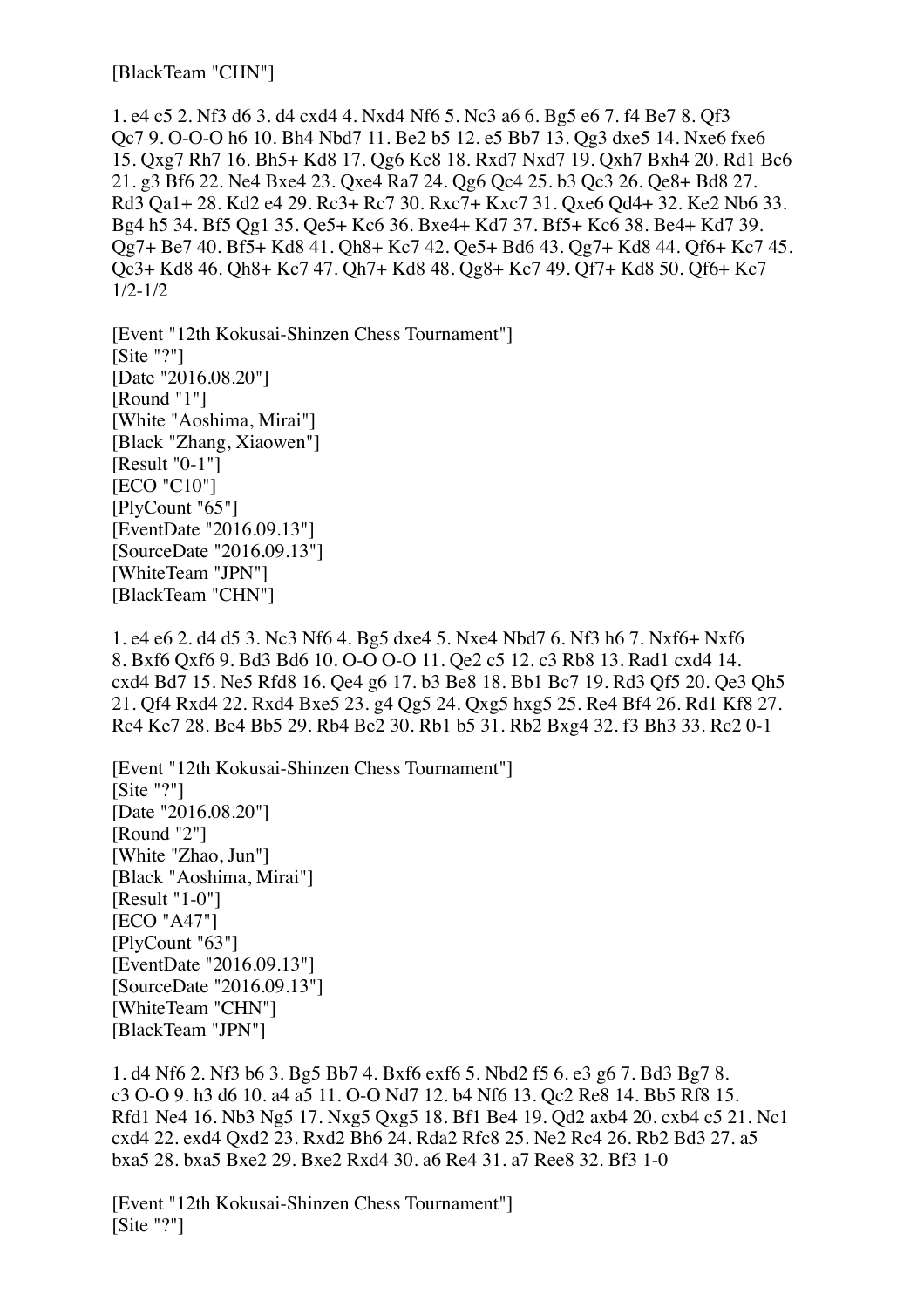[Date "2016.08.20"] [Round "2"] [White "Wang, Chen"] [Black "Habu, Yoshiharu"] [Result "1-0"] **[ECO "C85"]** [PlyCount "64"] [EventDate "2016.09.13"] [SourceDate "2016.09.13"] [WhiteTeam "CHN"] [BlackTeam "JPN"]

1. e4 e5 2. Nf3 Nc6 3. Bb5 a6 4. Ba4 Nf6 5. Bxc6 dxc6 6. d3 Nd7 7. O-O Be7 8. b3 O-O 9. Bb2 f6 10. Nbd2 Nc5 11. d4 exd4 12. Nxd4 Ne6 13. Nxe6 Bxe6 14. Qe2 Bc5 15. Nf3 Qe7 16. Bd4 Rad8 17. Rad1 Rd7 18. Rd2 Rfd8 19. Rfd1 Bd6 20. h3 c5 21. Bb2 Bf4 22. Rxd7 Rxd7 23. Rxd7 Qxd7 24. c4 b5 25. Qc2 bxc4 26. bxc4 Qf7 27. Nd2 h5 28. Nb3 Bd6 29. Na5 Qg6 30. Qd3 Qg5 31. Nb3 h4 32. Bc1 Qe5 {And the position is unclear but unfortunately Black finally lost on time.} 1-0

[Event "12th Kokusai-Shinzen Chess Tournament"] [Site "?"] [Date "2016.08.20"] [Round "2"] [White "Gu, Xiaobin"] [Black "Nanjo, Ryosuke"] [Result "1-0"] [ECO "B23"] [PlyCount "85"] [EventDate "2016.09.13"] [SourceDate "2016.09.13"] [WhiteTeam "CHN"] [BlackTeam "JPN"]

1. e4 c5 2. Nc3 Nc6 3. Bb5 d6 4. Bxc6+ bxc6 5. f4 g6 6. Nf3 Bg7 7. h3 Qb6 8. d3 Nf6 9. O-O Nd7 10. Kh1 Nf8 11. Qe1 Ne6 12. e5 O-O 13. Rb1 Nd4 14. Qh4 Nxc2 15. Qxe7 Ba6 16. Rd1 Nb4 17. Be3 Nxd3 18. Ne4 Rfe8 19. Qxd6 Rad8 20. Nf6+ Kh8 21. Nxe8 Rxd6 22. Nxd6 Kg8 23. b4 Qc7 24. bxc5 f6 25. e6 Bf8 26. Ne4 Be7 27. Ne1 Qc8 28. Nxd3 Qxe6 29. Nef2 Kf7 30. Bd4 Qc8 31. Ne4 Bc4 32. Kh2 Qc7 33. g3 Bxa2 34. Rb2 Bd5 35. Nc3 Bc4 36. Nf2 a5 37. Nfe4 f5 38. Nd6+ Bxd6 39. cxd6 Qxd6 40. Rb7+ Ke8 41. Be5 Qe6 42. Re1 Kd8 43. Bc7+ 1-0

[Event "12th Kokusai-Shinzen Chess Tournament"] [Site "?"] [Date "2016.08.20"] [Round "2"] [White "Zhang, Xiaowen"] [Black "Baba, Masahiro"] [Result "1/2-1/2"] [ECO "B92"] [PlyCount "120"] [EventDate "2016.09.13"] [SourceDate "2016.09.13"] [WhiteTeam "CHN"] [BlackTeam "JPN"]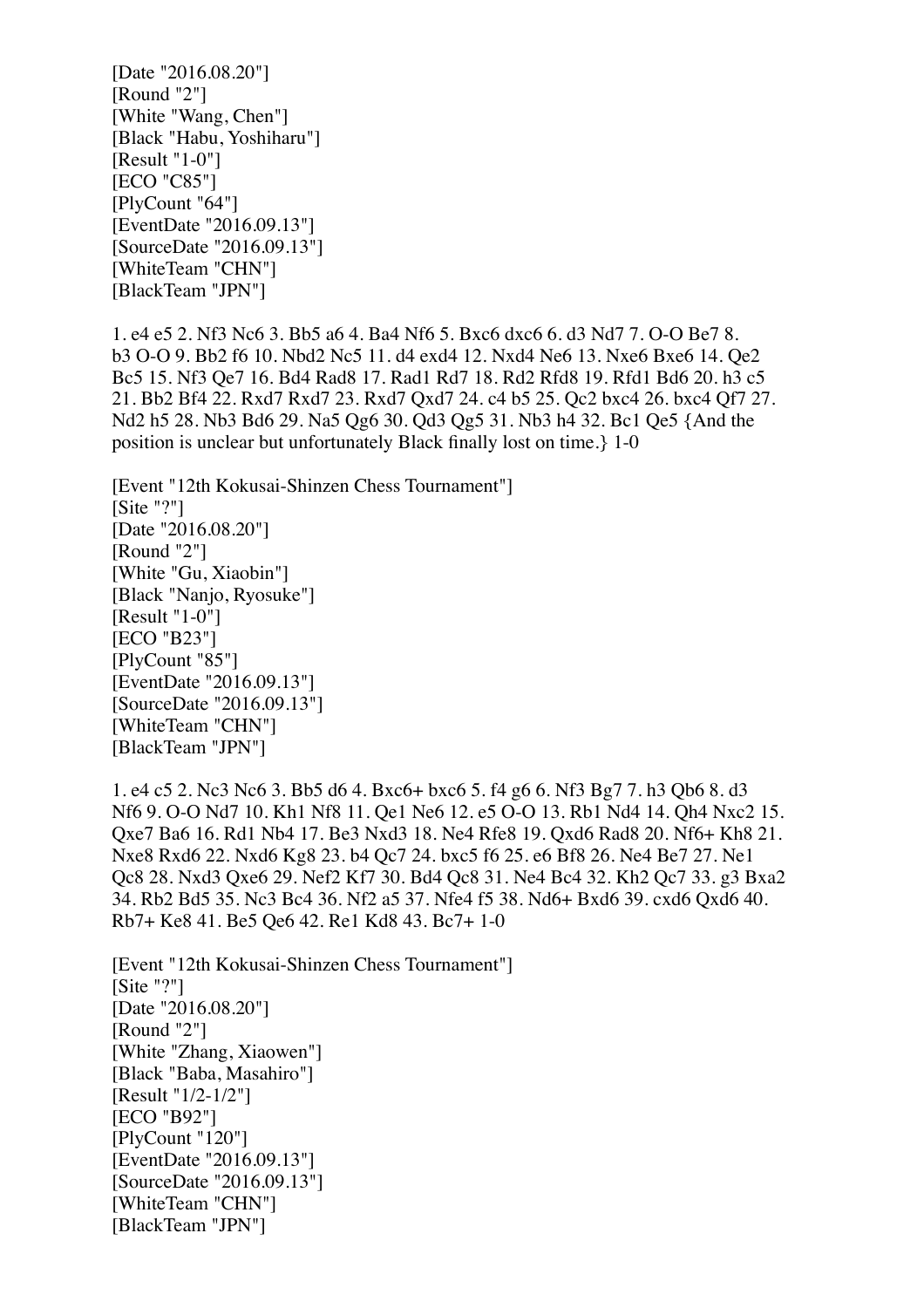1. e4 c5 2. Nf3 d6 3. d4 cxd4 4. Nxd4 Nf6 5. Nc3 a6 6. Be2 e5 7. Nb3 Be7 8. O-O O-O 9. Be3 Be6 10. Nd5 Bxd5 11. exd5 Nbd7 12. a4 Nc5 13. Nxc5 dxc5 14. c4 Qc7 15. Bd3 e4 16. Bc2 Bd6 17. h3 Rae8 18. f4 g6 19. Qd2 Nh5 20. g4 Ng7 21. Rae1 f5 22. g5 Kf7 23. Kg2 Rh8 24. Bd1 h6 25. h4 hxg5 26. hxg5 Rh4 27. Rh1 Reh8 28. Qf2 Rxh1 29. Rxh1 Rxh1 30. Kxh1 b6 31. Kg2 Qb8 32. b3 a5 33. Qh4 Qg8 34. Be2 Ne8 35. Bd2 Qg7 36. Qh3 Qb2 37. Qe3 Ng7 38. Kf2 Qa1 39. Kg2 Qb2 40. Kf2 Ne8 41. Kg3 Qh8 42. Kg2 Nc7 43. Qh3 Qxh3+ 44. Kxh3 Na6 45. Kg3 Nb4 46. Bxb4 cxb4 47. Bd1 Bc5 48. Be2 Be3 49. Bd1 Ke7 50. Be2 Kd6 51. Bd1 Kc5 52. Be2 Bc1 53. Bd1 Bb2 54. Kf2 Bc1 55. Kg3 Bd2 56. Be2 b5 57. cxb5 Kxd5 58. Bc4+ Kd4 59. b6 Be1+ 60. Kg2 Bd2 1/2-1/2

[Event "12th Kokusai-Shinzen Chess Tournament"] [Site "?"] [Date "2016.08.20"] [Round "3"] [White "Baba, Masahiro"] [Black "Zhao, Jun"] [Result "1/2-1/2"] **[ECO "C84"]** [PlyCount "90"] [EventDate "2016.09.13"] [SourceDate "2016.09.13"] [WhiteTeam "JPN"] [BlackTeam "CHN"]

1. e4 e5 2. Nf3 Nc6 3. Bb5 a6 4. Ba4 Nf6 5. O-O Be7 6. d4 exd4 7. e5 Ne4 8. Nxd4 O-O 9. Nf5 d5 10. Nxe7+ Nxe7 11. c3 Nc5 12. Bc2 Bf5 13. Be3 Ne6 14. Bxf5 Nxf5 15. Qd3 Nxe3 16. Qxe3 d4 17. Qe4 Qd7 18. cxd4 Qxd4 19. Nc3 Qxe4 20. Nxe4 Rfd8 21. Rfd1 Kf8 22. g3 g5 23. Kg2 Kg7 24. Nf6 Kg6 25. Nd7 a5 26. Rd3 a4 27. Rc1 Ra5 28. Rc4 Rb5 29. b3 axb3 30. axb3 Ra8 31. h4 h6 32. Kh3 Ra3 33. Rf3 c6 34. Rf6+ Kg7 35. hxg5 hxg5 36. Rg4 Rd5 37. f4 Rxd7 38. f5 Re7 39. fxe6 Rxe6 40. Rxg5+ Kf8 41. Rf3 Ra5 42. Rgf5 Re7 43. Re3 Re6 44. Ref3 Re7 45. Re3 Re6 1/2-1/2

[Event "12th Kokusai-Shinzen Chess Tournament"]  $[Site "?"]$ [Date "2016.08.20"] [Round "3"] [White "Aoshima, Mirai"] [Black "Wang, Chen"] [Result "0-1"] [ECO "D37"] [PlyCount "85"] [EventDate "2016.09.13"] [SourceDate "2016.09.13"] [WhiteTeam "JPN"] [BlackTeam "CHN"]

1. d4 Nf6 2. c4 e6 3. Nf3 d5 4. Nc3 Nbd7 5. Bf4 dxc4 6. e3 b5 7. Nxb5 Nd5 8. Nc3 Bb4 9. a3 Bxc3+ 10. bxc3 Nxc3 11. Qc2 Nd5 12. Bg3 c5 13. Bxc4 Qa5+ 14. Nd2 cxd4 15. exd4 Ba6 16. O-O O-O 17. Nb3 Qa4 18. Bxa6 Qxa6 19. Nc5 Qc6 20. Rfc1 N5f6 21. Nb3 Qd5 22. Qc4 Qf5 23. Qc7 Nb6 24. Qc5 Rac8 25. Qxf5 exf5 26. Rc5 g6 27. Rac1 Ne4 28. Rxc8 Rxc8 29. Rxc8+ Nxc8 30. Bb8 Nc3 31. f3 Kf8 32. Kf2 Ke7 33. Ke3 Nd5+ 34. Kd3 Kd7 35. Na5 Ndb6 36. g3 f6 37. Kc3 Nd5+ 38. Kc4 Ne3+ 39.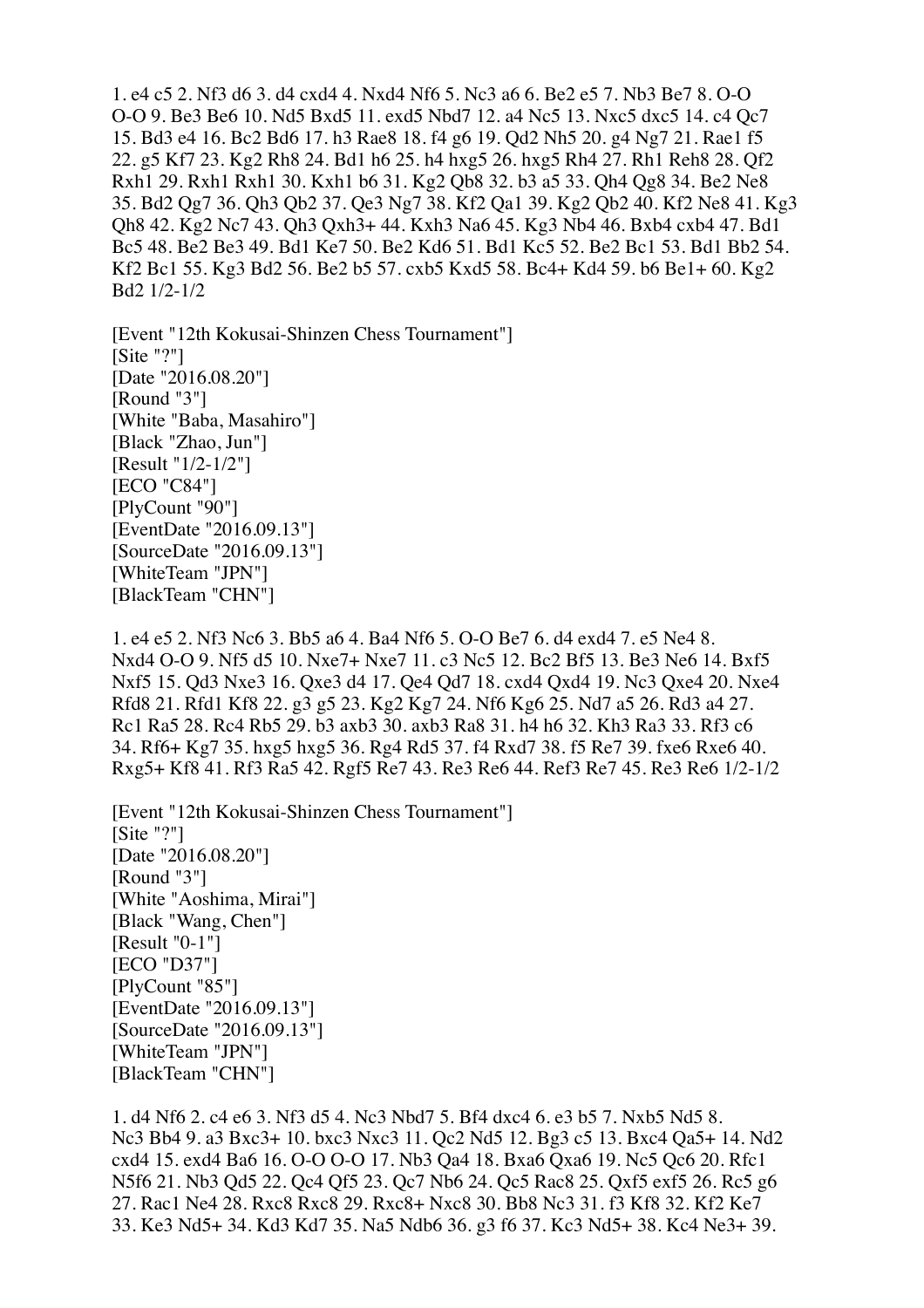Kc5 Nf1 40. Nc6 Nxh2 41. f4 a6 42. Nb4 Ne7 43. Nxa6 {and White stands better, but unfortunately White lost on time.} 0-1

[Event "12th Kokusai-Shinzen Chess Tournament"]  $[Site "?"]$ [Date "2016.08.20"] [Round "3"] [White "Habu, Yoshiharu"] [Black "Gu, Xiaobin"] [Result "1-0"] [ECO "B51"] [PlyCount "59"] [EventDate "2016.09.13"] [SourceDate "2016.09.13"] [WhiteTeam "JPN"] [BlackTeam "CHN"]

1. e4 c5 2. Nf3 d6 3. Bb5+ Nc6 4. O-O Bd7 5. c3 a6 6. Ba4 Nf6 7. Re1 c4 8. d4 cxd3 9. Qxd3 g6 10. h3 Bg7 11. Bc2 O-O 12. Nbd2 b5 13. Nf1 Rc8 14. Bg5 Re8 15. Qd2 Na5 16. Ne3 Bc6 17. Bxf6 Bxf6 18. b4 Bb7 19. e5 dxe5 20. bxa5 e4 21. Nd4 b4 22. Ng4 Rxc3 23. Nxf6+ exf6 24. Rad1 Qxa5 25. Bb3 Rd8 26. Qf4 Qb6 27. Ne6 fxe6 28. Qxf6 Bd5 29. Bxd5 Re8 30. Rxe4 1-0

[Event "12th Kokusai-Shinzen Chess Tournament"] [Site "?"] [Date "2016.08.20"] [Round "3"] [White "Nanjo, Ryosuke"] [Black "Zhang, Xiaowen"] [Result "0-1"] [ECO "C11"] [PlyCount "72"] [EventDate "2016.09.13"] [SourceDate "2016.09.13"] [WhiteTeam "JPN"] [BlackTeam "CHN"]

1. e4 e6 2. d4 d5 3. Nc3 Nf6 4. e5 Nfd7 5. f4 c5 6. Nf3 Nc6 7. Be3 Be7 8. Qd2 O-O 9. Be2 a6 10. O-O b5 11. a3 Qb6 12. Kh1 Bb7 13. Bd3 g6 14. Qf2 f6 15. exf6 Rxf6 16. dxc5 Bxc5 17. Bxc5 Qxc5 18. Qh4 Kg7 19. Rae1 Qd6 20. Ne2 Raf8 21. Ned4 Nxd4 22. Nxd4 Nc5 23. b4 Nxd3 24. cxd3 e5 25. Nb3 Rxf4 26. Rxf4 Rxf4 27. Qg3 d4 28. Nc5 Bd5 29. Kg1 h5 30. h3 e4 31. dxe4 Rf1+ 32. Rxf1 Qxg3 33. exd5 d3 34. Ne6+ Kh6 35. Rf3 Qe1+ 36. Rf1 d2 0-1

[Event "12th Kokusai-Shinzen Chess Tournament"] [Site "?"] [Date "2016.08.20"] [Round "4"] [White "Zhao, Jun"] [Black "Nanjo, Ryosuke"] [Result "1-0"] [ECO "B83"] [PlyCount "51"] [EventDate "2016.09.13"]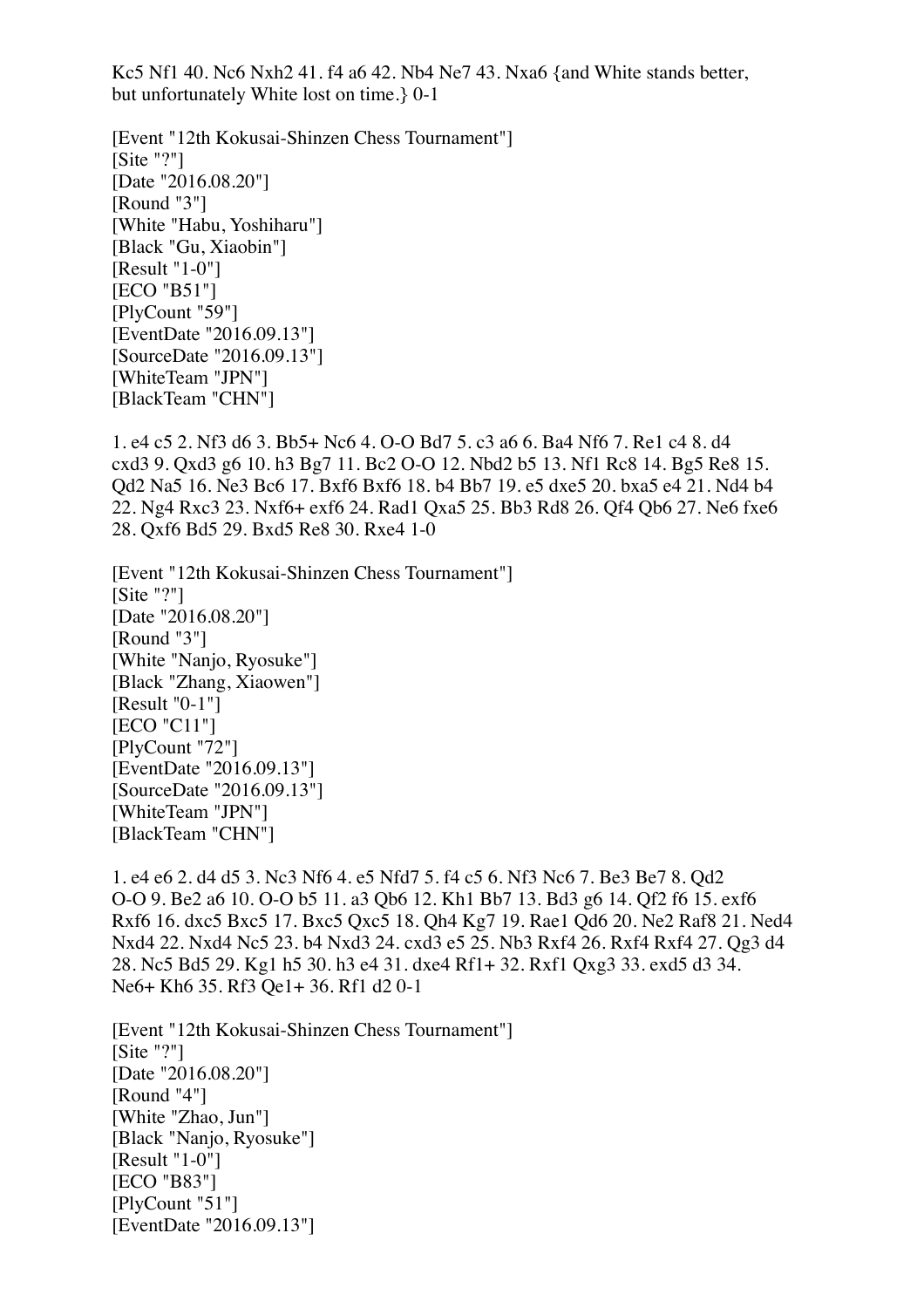[SourceDate "2016.09.13"] [WhiteTeam "CHN"] [BlackTeam "JPN"]

1. e4 c5 2. Nf3 d6 3. d4 Nf6 4. Nc3 cxd4 5. Nxd4 a6 6. Be3 e6 7. Be2 Be7 8. Qd2 Nc6 9. g4 Nd7 10. g5 Nxd4 11. Qxd4 Bxg5 12. Qxg7 Bf6 13. Qg3 Qc7 14. O-O-O Be5 15. Bf4 Nc5 16. Rxd6 Bxf4+ 17. Qxf4 Bd7 18. Nd5 Qa5 19. Nf6+ Ke7 20. Rhd1 Bc6 21. Qh4 Kf8 22. Qh6+ Ke7 23. Kb1 Rhg8 24. Nxg8+ Rxg8 25. Qh4+ Kf8 26. Rxc6 1-0

[Event "12th Kokusai-Shinzen Chess Tournament"] [Site "?"] [Date "2016.08.20"] [Round "4"] [White "Wang, Chen"] [Black "Baba, Masahiro"] [Result "1-0"] [ECO "B51"] [PlyCount "63"] [EventDate "2016.09.13"] [SourceDate "2016.09.13"] [WhiteTeam "CHN"] [BlackTeam "JPN"]

1. e4 c5 2. Nf3 d6 3. Bb5+ Nd7 4. O-O Ngf6 5. Re1 a6 6. Bxd7+ Bxd7 7. c3 Bc6 8. d4 Bxe4 9. Bg5 Bd5 10. Nbd2 b5 11. c4 bxc4 12. dxc5 e6 13. Rc1 dxc5 14. Ne5 Qb8 15. Ndxc4 Be7 16. Re3 Qb7 17. Rb3 Qc7 18. Bf4 Bxc4 19. Rxc4 Bd6 20. Nxf7 Bxf4 21. Nxh8 Bxh2+ 22. Kh1 Be5 23. Qf3 Nd5 24. Qh3 Qe7 25. Qh5+ Kd7 26. Qxe5 Kc6 27. Rd3 Nb6 28. Rg4 c4 29. Rd1 Rxh8 30. Rxg7 Qh4+ 31. Kg1 Rc8 32. Rd6# 1-0

[Event "12th Kokusai-Shinzen Chess Tournament"] [Site "?"] [Date "2016.08.20"] [Round "4"] [White "Gu, Xiaobin"] [Black "Aoshima, Mirai"] [Result "0-1"] [ECO "B53"] [PlyCount "72"] [EventDate "2016.09.13"] [SourceDate "2016.09.13"] [WhiteTeam "CHN"] [BlackTeam "JPN"]

1. e4 c5 2. Nf3 d6 3. d4 cxd4 4. Qxd4 Nc6 5. Bb5 Bd7 6. Bxc6 Bxc6 7. Nc3 e5 8. Qd3 h6 9. Nd2 Nf6 10. Nc4 b5 11. Ne3 Qb6 12. Ncd5 Nxd5 13. exd5 Bd7 14. O-O Be7 15. c3 O-O 16. Nf5 Rfe8 17. Be3 Qd8 18. Rae1 Bf8 19. f3 Qf6 20. Ng3 g6 21. Qd2 Qg7 22. f4 f5 23. h4 e4 24. Bd4 Qf7 25. h5 Bg7 26. Bxg7 Kxg7 27. hxg6 Qxg6 28. Re3 Kf7 29. Qe2 Rg8 30. Kf2 Qf6 31. Nh5 Qh4+ 32. g3 Qh2+ 33. Ke1 Qxe2+ 34. Rxe2 a5 35. Rh1 Rg4 36. a3 Ke7 {And Black finally won.} 0-1

[Event "12th Kokusai-Shinzen Chess Tournament"]  $[Site "?"]$ [Date "2016.08.20"] [Round "4"]